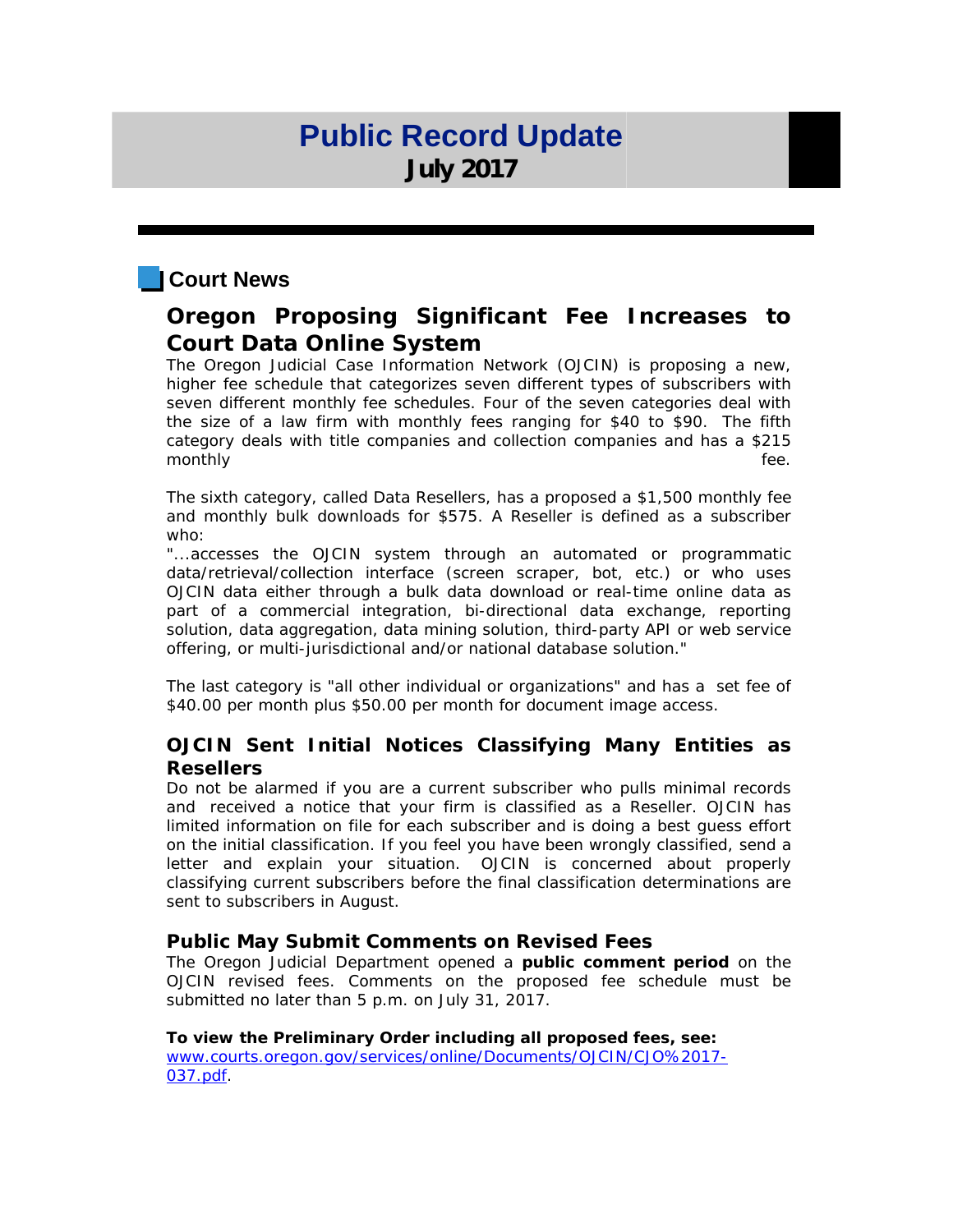**For the Procedure on Providing Comments, see:** [www.courts.oregon.gov/services/online/Documents/OJCIN/CJO%2017-](http://r20.rs6.net/tn.jsp?f=001-rYn5b15oTP-wOqJRHTH4oyoN_peLoK56A3xqtk0AS8Ol-O1D3xrz_DHCa7cmlq7zxmqqcJ5UShHx9P9omzMt1WkdEBw5BugsZWenfDMk8iqzMwZCzQu1bYyZBVIOFNeGjJglVzG4mo6dr57olqL2TbiNAVut70jkcS0-GUHAxRpkwBNZRuoVPNEAhar4l9EgWcWScQk8TxyMtv5oJ1-lzCdAY2DvTHRFIewqrUAeZKxi3VN0D_iv8ZZPWnPA3t3&c=Px2YVoTsEax5_9CilMw73Q14IvI9q6xA0KNOef3D6AEIo-Xb_2wq8Q==&ch=v2E3K0616xM506h3cArp8L84wXuFwENL1RdpYi3fBjiwooAUMDP8kg==) [036.pdf.](http://r20.rs6.net/tn.jsp?f=001-rYn5b15oTP-wOqJRHTH4oyoN_peLoK56A3xqtk0AS8Ol-O1D3xrz_DHCa7cmlq7zxmqqcJ5UShHx9P9omzMt1WkdEBw5BugsZWenfDMk8iqzMwZCzQu1bYyZBVIOFNeGjJglVzG4mo6dr57olqL2TbiNAVut70jkcS0-GUHAxRpkwBNZRuoVPNEAhar4l9EgWcWScQk8TxyMtv5oJ1-lzCdAY2DvTHRFIewqrUAeZKxi3VN0D_iv8ZZPWnPA3t3&c=Px2YVoTsEax5_9CilMw73Q14IvI9q6xA0KNOef3D6AEIo-Xb_2wq8Q==&ch=v2E3K0616xM506h3cArp8L84wXuFwENL1RdpYi3fBjiwooAUMDP8kg==)

### **Arizona Courts Raising Filing, Search and Certification Fees 8-9-2017**

Effective August 9, 2017, numerous Superior and Justice Court fees will increase in Arizona. The Clerk's record search fee at the Superior Court will increase from \$27.00 to \$28.00. The same increase also takes place for a record certification - from \$27.00 to \$28.00. Similar fee increases will also occur at the Justice Court level with the search and certification fees both increasing from \$25.00 to \$26.00.

Overall, there are over 115 fees that will increase at the Superior Court level. A good resource with printable lists of both the old and new fee schedules is available from Maricopa County at [www.clerkofcourt.maricopa.gov/fees.asp.](http://r20.rs6.net/tn.jsp?f=001-rYn5b15oTP-wOqJRHTH4oyoN_peLoK56A3xqtk0AS8Ol-O1D3xrz_DHCa7cmlq7uZ8ZNZOrdnKZR_BLihp6EfIOtVRKJkXE3af2ja6qHzTMR8AXMr0LGnr4dNO5VtL3c7FfYmaBK0PYqvs1aiwhvX0Ce1yQY4YN0lq11twHkMAhlhhz-zI453CEOxbsTOKBffS8YoFrIpU=&c=Px2YVoTsEax5_9CilMw73Q14IvI9q6xA0KNOef3D6AEIo-Xb_2wq8Q==&ch=v2E3K0616xM506h3cArp8L84wXuFwENL1RdpYi3fBjiwooAUMDP8kg==)

Coconino County has a display of the new Justice Court fees at [www.coconino.az.gov/DocumentCenter/View/17485.](http://r20.rs6.net/tn.jsp?f=001-rYn5b15oTP-wOqJRHTH4oyoN_peLoK56A3xqtk0AS8Ol-O1D3xrz_DHCa7cmlq7xnQUF9OnE7pSEclRbpg2MMW-gyQOg7E97B-fgPudCrd1lVDyaPoaRQNw6EzPvK-vvL2xOH4GiFIsTRWS_Dndluz492C97rck8Vl70d2EQHAodqtV7Qr-wzrqX3vgSTA7k0EsWX20YcEnimH5LY5SGQ==&c=Px2YVoTsEax5_9CilMw73Q14IvI9q6xA0KNOef3D6AEIo-Xb_2wq8Q==&ch=v2E3K0616xM506h3cArp8L84wXuFwENL1RdpYi3fBjiwooAUMDP8kg==)

The states' current base fees are authorized by A.R.S. § 12-284, the Arizona Code of Judicial Administration Section 3-404, Supreme Court Administrative Order 2017-44 plus additional fees determined by Statute, Supreme Court Administrative Order or Board of Supervisor's Resolution. Note a county Board of Supervisors may add local fees per A.R.S. 11-251.08.

**Louisiana District Courts**<br>Please review the Recording Office News section below for a fee **change that is also causing some Louisiana District Courts to raise their certification fee.**

### **Motor Vehicle News**

\_\_\_\_\_\_\_\_\_\_\_\_\_

\_\_\_\_\_\_\_\_\_\_\_\_

# **West Virginia Fee Increases for Driving Records**<br>Effective August 1, 2017, the fee for an electronic driving record (obtained)

using WV.Gov, an NIC Affiliate) will increase from \$11.50 to \$12.50.

Previously the electronic driving record had increased from \$9.00 to \$11.50 effective July 1st. Also effective July 1st, West Virginia increased the fee for a manually obtained driving record from \$6.00 to \$7.50 if the name and DL number are presented. If the DL is not presented, the fee is one dollar higher at \$8.50. There is no loger a \$1..00 fee added for certification. The fee for a driver to obtain his or her own record online increased from \$9.00 to \$13.50.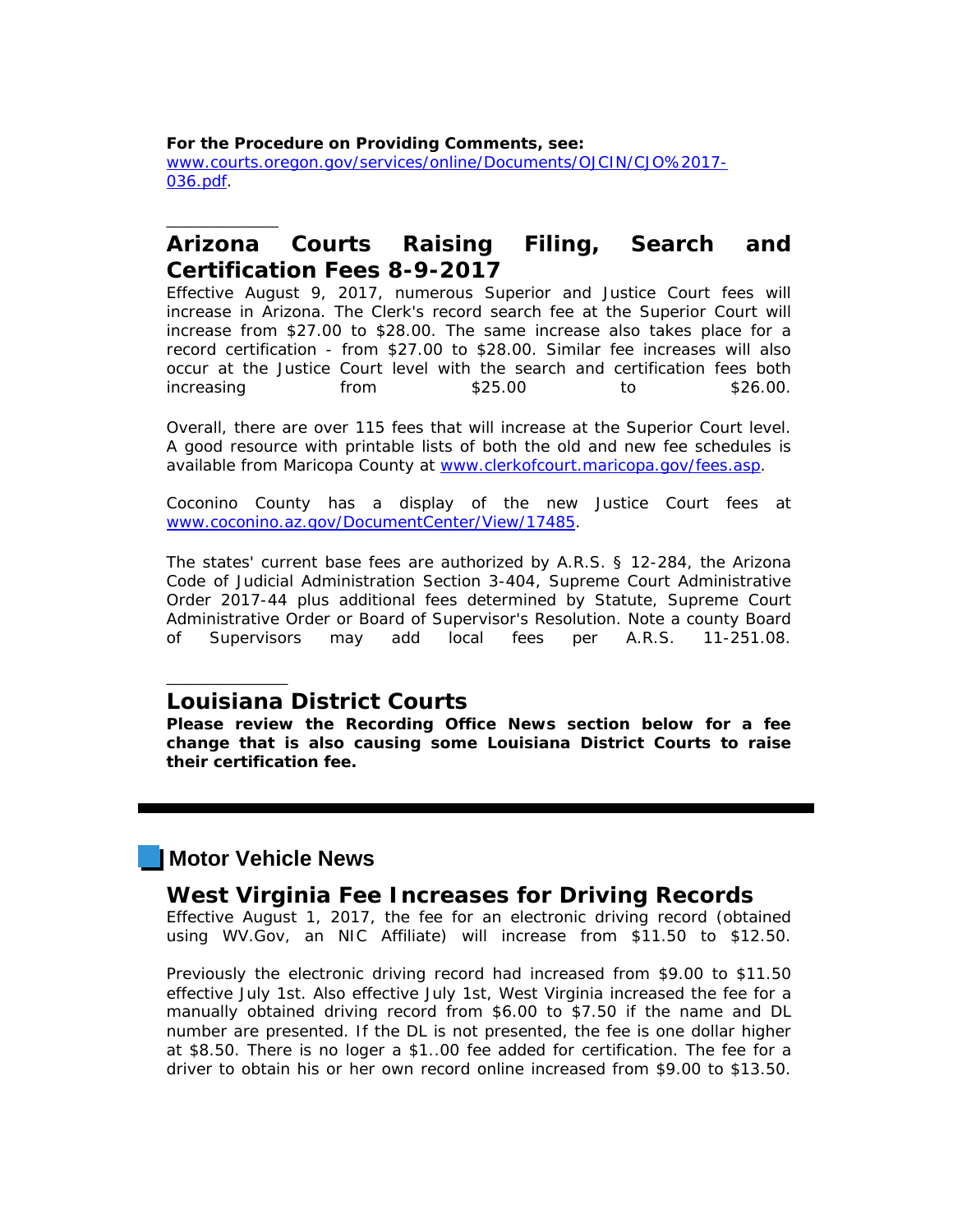Many thanks to Ms. Kim Bishop at HireRight for clarifying the status of the electronic fees, as the folks at WV.gov refused to respond to any of our fee questions.

### **Oregon Fee Increase for Electronic Driving Records**

As mentioned last month, effective July 1, 2017, there was a slight fee increase for obtaining an electronic driving record in Oregon. The current fee is now \$10.00 (was \$9.55). If there is a no record found the fee is slightly lower at \$9.50 (was \$9.05).

Oregon has a number of different types of driving records available manually for a much lower cost - for details see [www.odot.state.or.us/forms/dmv/6691.pdf.](http://r20.rs6.net/tn.jsp?f=001-rYn5b15oTP-wOqJRHTH4oyoN_peLoK56A3xqtk0AS8Ol-O1D3xrz3Qdkod4ESwKSkQN5Wi3tcuL2fNyhfeL3MpvBagtwrnfkTd263EXCbIyCHRaxUXrwIjr1mfDUzfRphHe4szj4PdF8wPs8zzQdFhbtAr4Xnge-cubWM4OZxgiES5hXHXIH_VAE8O9oDGuBnZqd6E6a-e9ATGcMwhZ3A==&c=Px2YVoTsEax5_9CilMw73Q14IvI9q6xA0KNOef3D6AEIo-Xb_2wq8Q==&ch=v2E3K0616xM506h3cArp8L84wXuFwENL1RdpYi3fBjiwooAUMDP8kg==)

### **Recording Office News**

\_\_\_\_\_\_\_\_\_\_\_\_\_\_\_\_\_\_\_\_

### **Louisiana Parish Recorders Modifying Fees 8-1- 2017**

Senate Bill 236, which became [Act 173](http://r20.rs6.net/tn.jsp?f=001-rYn5b15oTP-wOqJRHTH4oyoN_peLoK56A3xqtk0AS8Ol-O1D3xrz_DHCa7cmlq7MclZWy9dAFMEoDqS3grB6Zgamm4EHujxtkN-0ntofx-SzkGCSuE796jhgx7sMMeWIBeffBqO3xYUtPKZ1eemCGCo-UahcL1o6AMzR5YNuU4aOizs4WQwijUy0JiQ9jaLT_LDQjFfGT6dW10Yf5KaYAlRAw0zm2Yv&c=Px2YVoTsEax5_9CilMw73Q14IvI9q6xA0KNOef3D6AEIo-Xb_2wq8Q==&ch=v2E3K0616xM506h3cArp8L84wXuFwENL1RdpYi3fBjiwooAUMDP8kg==) was signed by the Governor on June 12, 2017. This Act makes some extensive changes for filing and recording documents, including certification of records charged by the Clerks of the District Court as ex officio recorders. Changes are effective as of August 1, 2017.

### **Certification Fee**

The certification fee for a recorded document is increasing from \$5.00 to \$10.00. Note that although Act 173 is very specific that the changes apply only to recorded documents, **a number of District Court Clerks have indicated to us that they are also raising the court record certification fee from \$5.00 to \$10.00.** If you would like a list of these courts, please email [mike@brbpublications.com.](mailto:mike@brbpublications.com)

### **Filing and Recording Fees**

The fee for filing and recording document changes from:

• \$25.00 per book for the first page and \$10.00 for each subsequent page per book up to ten pages or \$8.00 per page if exceeding 10 pages

To the following:

- For one to five page documents, one hundred dollars.
- For six to twenty-five page documents, two hundred dollars.
- For twenty-six to fifty page documents, three hundred dollars.
- For documents in excess of fifty pages, three hundred dollars for first